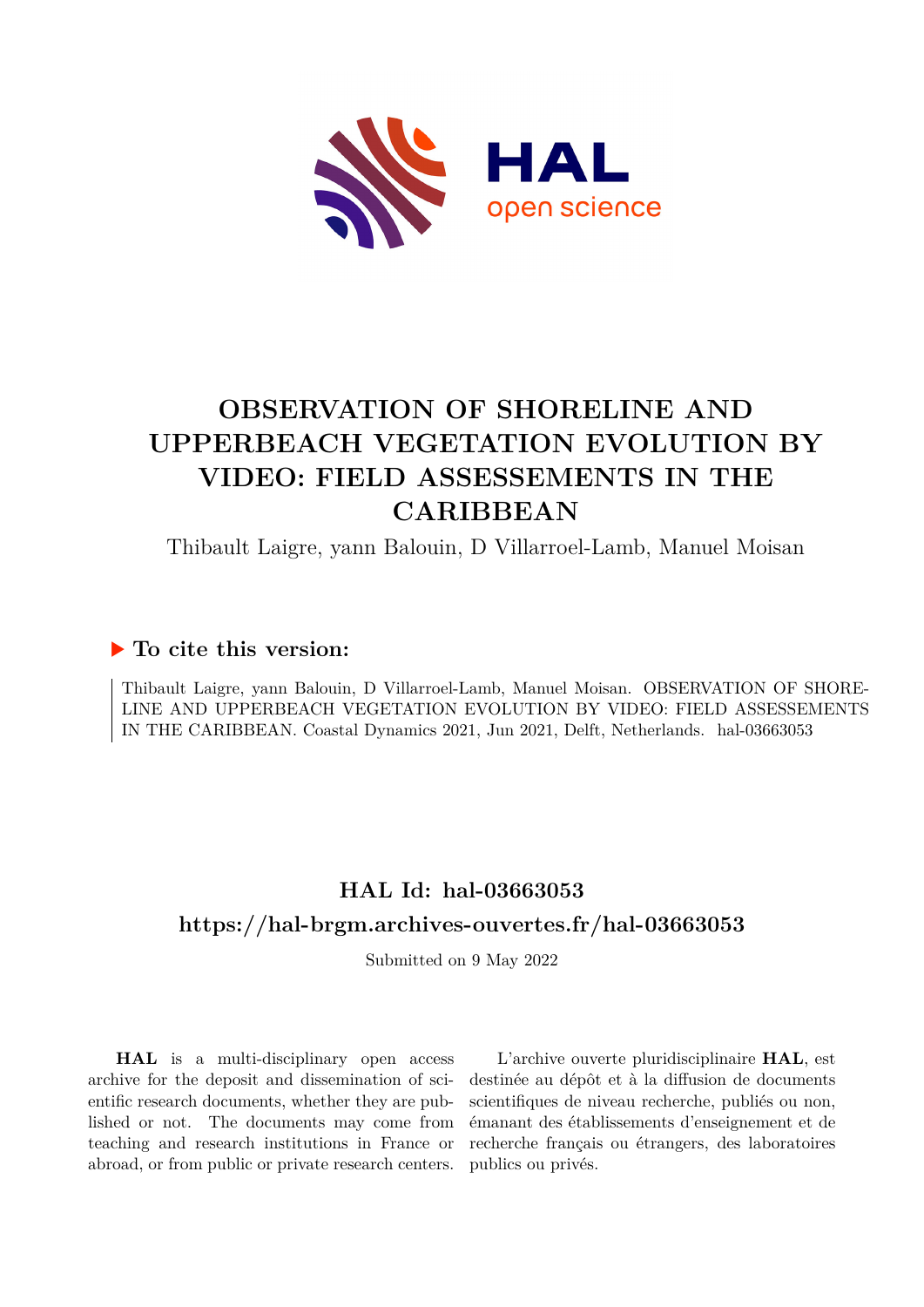#### **OBSERVATION OF SHORELINE AND UPPERBEACH VEGETATION EVOLUTION BY VIDEO: FIELD ASSESSEMENTS IN THE CARIBBEAN**

T. Laigre<sup>1</sup>, Y. Balouin<sup>1</sup>, D. Villarroel-Lamb<sup>2</sup>, M. Moisan<sup>1</sup> <sup>1</sup>BRGM, Guadeloupe Direction, Petit-Bourg, Guadeloupe, France. t. *laigre@brgm.fr*, y.balouin $\overline{\omega}$ brgm.fr, <sup>2</sup>The UWI (The University of the West Indies), St Augustine Campus, Trinidad and Tobago. Deborah. Villarroel-Lamb@sta.uwi.edu.

#### **1.Introduction**

Caribbean coastal ecosystems such as coral reefs, mangroves, seagrasses or upper beach vegetation acts as a physical barrier against waves and can play a major role in reducing the impact of coastal hazards for small islands communities. However they are highly impacted by human activities and global changes and their coverage is dropping in the Caribbean as well as in the rest of the world. Consequently, the protection effect is declining as the ecosystems deteriorates or dies. Therefore, there is a growing interest for management interventions that may restore or enhance the coastal protection value of these ecosystems based on research in the last decades related to physical processes that govern these systems. Nevertheless, upper beach vegetation is not as wellinvestigated and a very few studies examine their effect on erosion and run-up dampening, especially in a tropical context. The aim of this paper is to assess upperbeach vegetation/shoreline evolution using high frequency video imagery.

#### **2. Field site**

Anse-Maurice is a narrow beach located on the eastern shore of Grande-Terre Island in Guadeloupe Archipelago (France) in the Lesser Antilles. The beach consist of a small lagoon bounded by a narrow chaotic fringing reef. The reef is characterized by an assembly of mainly dead colonies of *Acropora Palmata* with an algae cover, though the bottom subtract remain very complex. The upper beach vegetation is composed by an association of indigene species (i.e. *Ipomoea pes capre*, *Coccoloba uvifera*) and hexogen species (mainly coconut trees). This ecosystem is impacted by human trampling and goat grazing which motivated the ONF (The French Forestry Agency) to implement a nature-based solution by establishing revegetation enclosures. The site is exposed to strong Atlantic swells during the winter season (from December to March) and episodically during the cyclonic season (from July to November).



Figure 1. a) Geographic location of the field site (red square), swell (green point) and sea level (yellow star) data extraction points, b) overall map of the field site with revegetation enclosure position in red polygons and camera positions in black points. Black and yellow lines indicate the position of presented cross-shore profiles (resp. fig 2 c and d).

#### **3.Instruments and methodology**